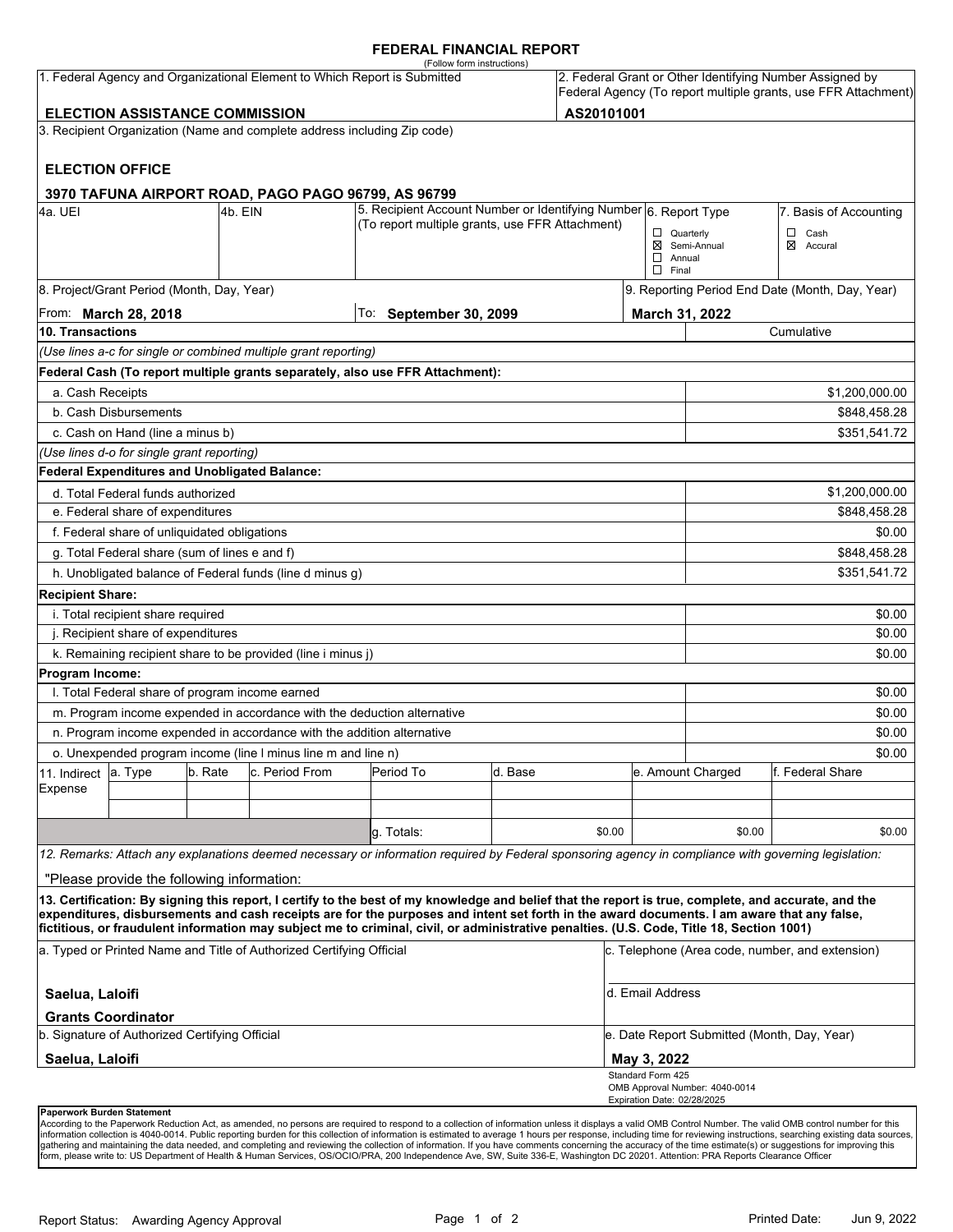| <b>FEDERAL FINANCIAL REPORT</b><br>(Additional Page) |  |                                                                                                                                                                                                                                                                                                                     |  |  |  |
|------------------------------------------------------|--|---------------------------------------------------------------------------------------------------------------------------------------------------------------------------------------------------------------------------------------------------------------------------------------------------------------------|--|--|--|
| Federal Agency & Organization                        |  | : ELECTION ASSISTANCE COMMISSION                                                                                                                                                                                                                                                                                    |  |  |  |
| <b>Federal Grant ID</b>                              |  | AS20101001                                                                                                                                                                                                                                                                                                          |  |  |  |
| <b>Recipient Organization</b>                        |  | <b>ELECTION OFFICE</b>                                                                                                                                                                                                                                                                                              |  |  |  |
|                                                      |  | 3970 TAFUNA AIRPORT ROAD, PAGO PAGO 96799, AS 96799                                                                                                                                                                                                                                                                 |  |  |  |
| UEI                                                  |  |                                                                                                                                                                                                                                                                                                                     |  |  |  |
| <b>UEI Status when Certified</b>                     |  |                                                                                                                                                                                                                                                                                                                     |  |  |  |
| EIN                                                  |  |                                                                                                                                                                                                                                                                                                                     |  |  |  |
| <b>Reporting Period End Date</b>                     |  | March 31, 2022                                                                                                                                                                                                                                                                                                      |  |  |  |
| <b>Status</b>                                        |  | Awarding Agency Approval                                                                                                                                                                                                                                                                                            |  |  |  |
| Remarks                                              |  | "Please provide the following information:                                                                                                                                                                                                                                                                          |  |  |  |
|                                                      |  | State interest earned (current fiscal year): \$<br>State interest expended (current fiscal year): \$<br>Program income earned (current fiscal year): \$<br>Program income earned breakdown (current fiscal year): \$ Source: e.g. Sale of<br>registration list<br>Program income expended (current fiscal year): \$ |  |  |  |

Reviewer Name Phone # Email Review Date Review Comments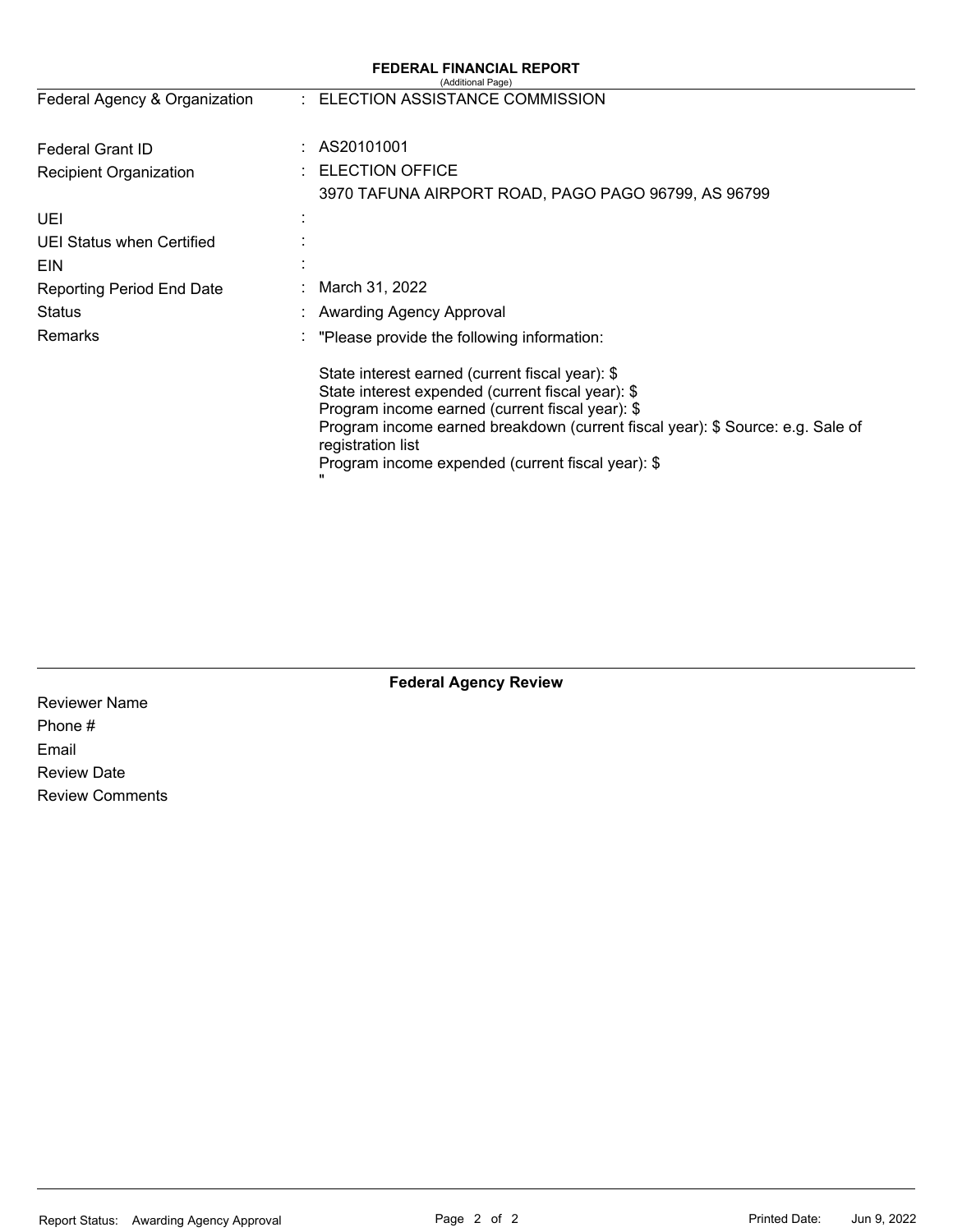# ZUZ I-ZUZZ EAU Progress Report

# 3. EAC Progress Report

#### **1. State or Territory:**

American Samoa

#### **2. Grant Number:**

AS20101001

#### **3. Report:**

Semi-Annual (Oct 1 - March 31)

### **4. Grant:**

Election Security

#### **5. Reporting Period Start Date**

10/01/2021

### **6. Reporting Period End Date**

03/31/2022

l

# 4. Progress and Narrative

**7. Describe in detail what happened during this reporting period and explain how you implemented the approved grant activities in accordance with your State Plan/Program Narrative.** *(Note: Your activities should align with your Grant Cost Categories Table.)* 

In the timeline of this reporting period, the American Samoa Election Office continue post General Election 2020 data review as well as initial Midterm Election 2022 preparations. In the latter part of the timeline of this reporting period, American Samoa experienced its first Covid-19 Community outbreak spread and therefore the government shut down operations and government and private employees worked from home. Utilization of the technology purchased with Security funds came into major use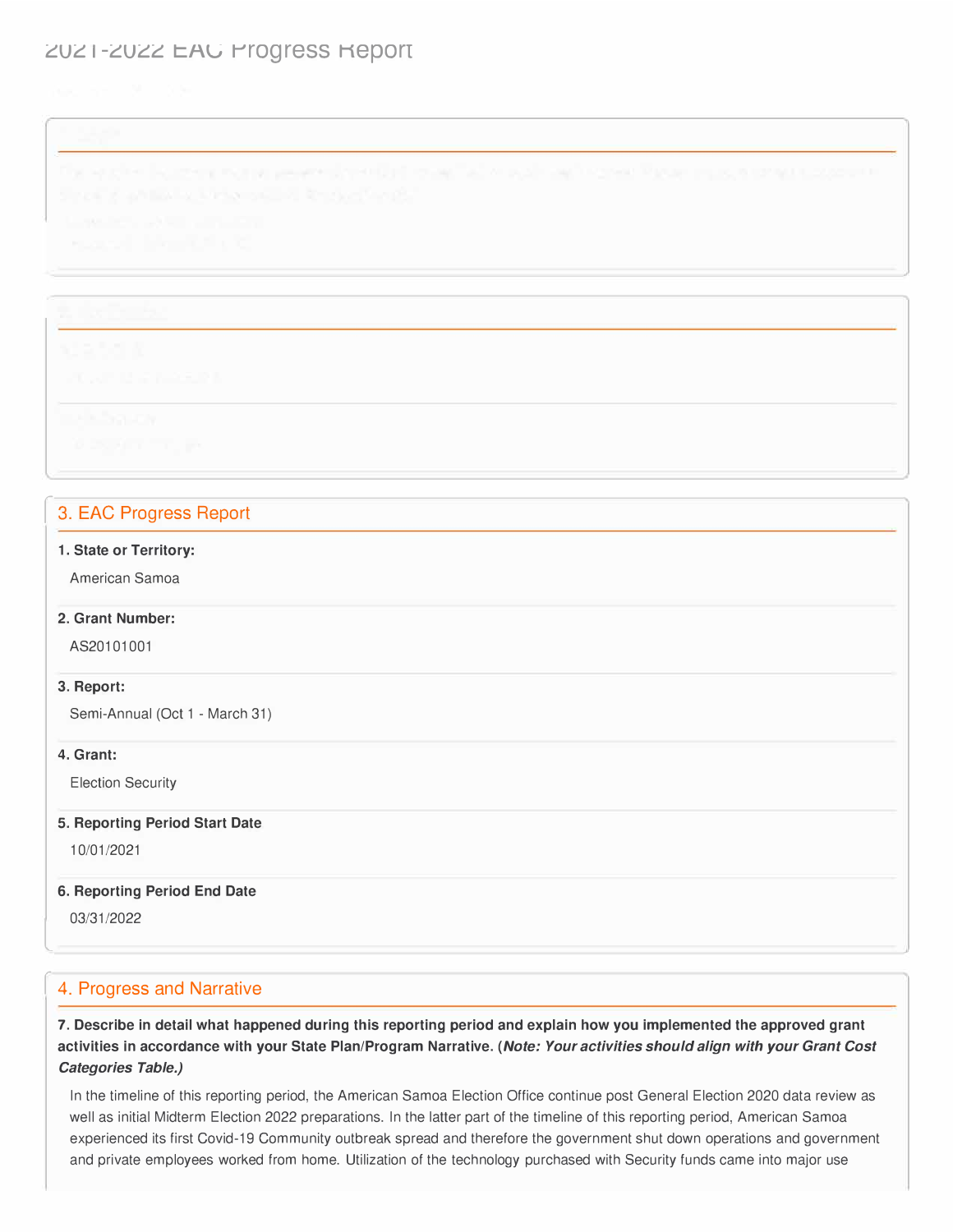during this time and has since been a vital part of continuing the work of the office remotely. The utilization of all forms of Media was detrimental to the continuation of the Outreach program and advertising the Special Needs Assistance program launch for the 2022 Midterm Election. Work in preparation for the upcoming election continues as do daily operations.

Post Election Auditing & Staffing: As part of our office's efforts to conduct and execute an effective outreach program for the 2022 Midterm Election, it is crucial to analyze data. Data helps our office to realize causes for changes or decreases in turnouts in any particular voting district if any. The outreach team conducted territory-wide surveys before the reporting period and temporary analysts were staffed to help analyze data and formulate an effective outreach plan for the upcoming Election. In January of this year, the outreach plan was implemented which required temporary hires.

In addition to staffing, the position of the HAVA Manager at the beginning of the fiscal year was transferred to be paid under HAVA funding/Election Security Grant. Additional staff was hired for the positions of Security Officer, and two Outreach Specialists and are funded by the Election Security Grant.

## **8. Describe any significant changes to your program during the project, including changes to your original State Plan/Program Narrative or favorable developments that improved program efficiency and/or service delivery.**

No significant changes have been made to the original state plan and program narrative other than the ways we are going about executing them. However, the goal remains the same.

#### **9. Issues Encountered:**

**Describe all major issues that arose during the implementation of the project and the reasons why established goals were not met, if applicable. Address each issue separately and describe whether and how the issues were resolved. Also, briefly discuss the implications of any unresolved issues or concerns.** 

N/A

#### **10. Provide a description of any training conducted, including security training.**

2 separate trainings took place during the timeline of this reporting period. Both trainings were for the Election Office staff and how to safely and securely conduct and continue election/program related work remotely.

Aside from the 2 trainings, the leadership team of the American Samoa Election Office conducted a strategic planning workshop to formulate the best plan of action for the office and for the upcoming election.

#### **11. Subgrants:**

### **Did your office provide subawards to local jurisdictions during this reporting period?**

No

## **12. Report on the number and type of articles of voting equipment obtained with the funds. Include the amount expended on the expenditure table.**

Voting Equipment: The voting equipment purchased include standard pens for polling stations and voting booths, replacement covers for voting booths and repair work to slightly damaged voting booths. Approximately 34 voting booths were repaired and equipped with new covers and 20 voting booths were equipped with new covers without any other repairs. The voting pens were purchased for voting as well as part of the outreach efforts to encourage exercising people's rights to vote. The pens are customized with the American Samoa flag, and printed on the pen is "I Voted in 2022". These pens will be distributed at the polling stations and will be handed out with their ballots.

# 5. Expenditures

**13. Current Period Amount Expended and Unliquidated Obligations** I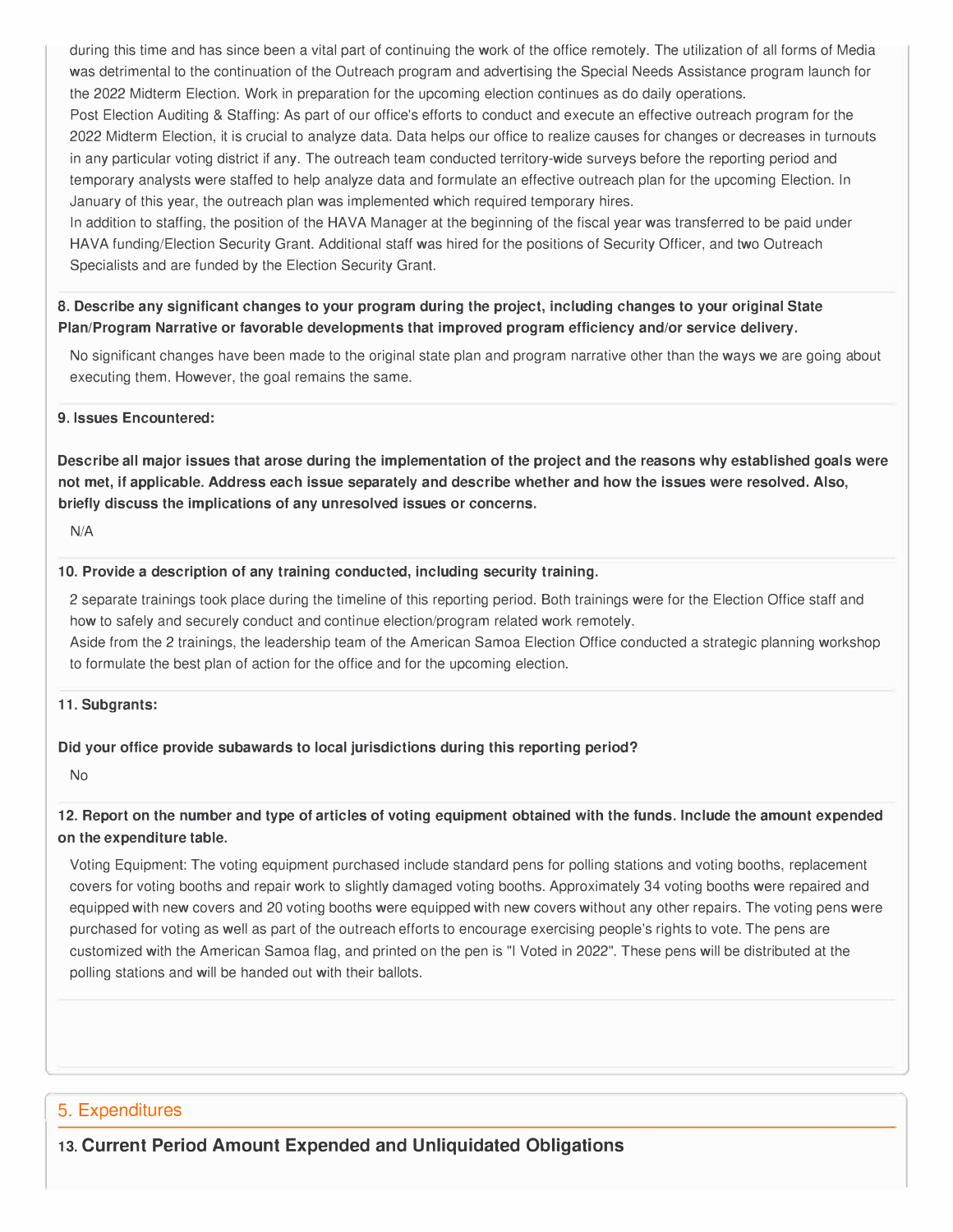# **GRANT COST CATEGORIES- FEDERAL**

Voting Equipment and Processes: : \$4367 Post-Election Auditing:: \$399 Voter Education/Communications: : \$4843 Accessibility: : \$1724 Staffing: : \$90376 Training: : \$3323 Total : \$105032

**Comments:** Expenditures accrued for the 2018 Election Security Grant and the 2020 Election Security grant for the reporting period.

 $\lambda$ 

# 7. Expenditures

#### **14. Confirm Total Grant Expenditure Amounts**

Federal : \$135708

Match : \$0.00

Total : \$135708

**0MB CONTROL NUMBER: 3265-0020** 

# 8. Certification

l

**Name and Contact of the authorized certifying official of the recipient.** 

**First Name** 

Laloifi

#### **Last Name**

Saelua

**Title**

Grants Coordinator

**Phone Number** 

**Email Address** 

**15. Add another contact to send a copy of submission confirmation and edit link?**

**Signature of Certifying Official:**